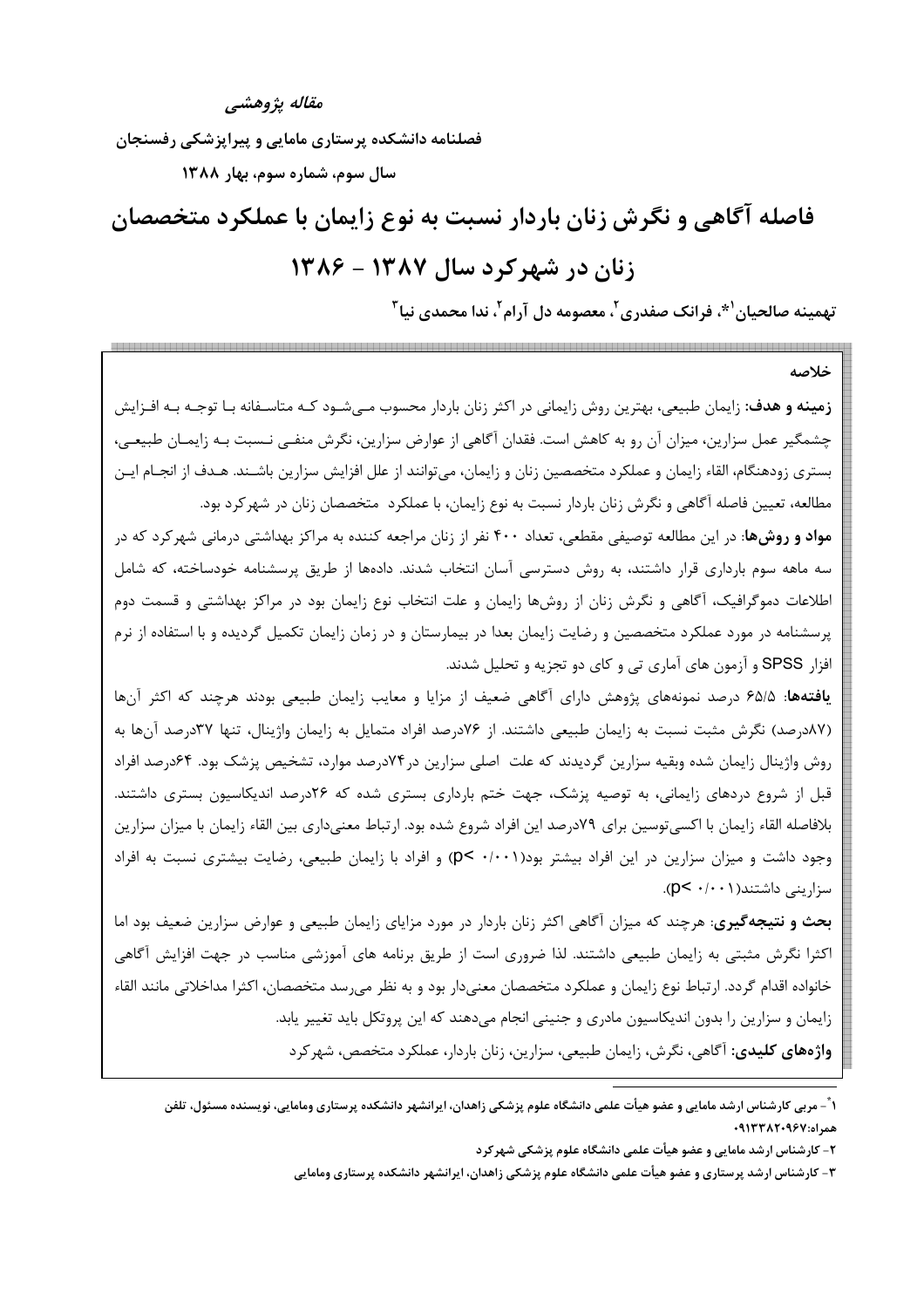مقدمه

رشد فزاینده عمل سزارین به ویژه سزارینهای غیرضروری، باعث یک نگرانی بسیار جدی در اکثر کشورها گردیده است. در حالی که سازمان بهداشت جهانی حداکثر میزان سزارین را بر اساس اندیکاسیونهای واقعی و عملی، ۱۵درصد پیشنهاد نموده است، دربسیاری از جوامع از جمله ایران میزان سزارین بسیار بالاتر بوده و در خیلی از موارد، اندیکاسیون طبی برای آن وجود ندارد بلکه ناآگاهی، عقاید و نگرشهای غلط و روش کار پزشکان، تعیینکننده نوع زایمان میباشد[۲و۱]. در اکثر جوامع فاكتورهائي نظير مسايل طبي، سن مادر، اول;ا بودن مادر، سزارین قبلی، تقاضای بستن لولهها، تمایل مادر به سزارین به علت ترس از زایمان طبیعی و مسایل اجتماعی و اقتصادی، ناآگاهی و عقاید خانوادهها، دیدگاه متخصصین مامایی و سیاستهای استانی، بیمارستانی و بینبخشی و فلسفه آموزش و تمرین در پزشکی بر میزان سزارین مؤثر هستند[۴و۳]. مطالعهای در کشور برزیل نشان داده که افزایش میزان سزارین، ارتباطی با فرهنگ مردم ندارد بلکه به سیاستهای بیمارستانی و عملکرد متخصصان بستگی دارد[۵]. Simoes درمطالعه خودگزارش می کند اگرچه در بعضی موارد، سزارین تنها راهگشای اورژانسهای زایمانی است ولی به نوبه خود، نسبت به زایمان واژینال دارای عوارضی مثل عفونت و خونریزی بیشتر، عوارض بیهوشی و ترومبوآمبولی میباشد[۶]. نارس بودن نوزاد، افسردگی پس از زایمان و هزینه بیشتر، از دیگر مشکلاتی است که به این عمل، نسبت داده شده است[۸و۷]. در مطالعات مختلف، پارامترهای گوناگون دخیل در تصمیم گیری برای نوع زایمان گاه به صورت متفاوت از یک دیگر و گاه به صورت مشابه، بروز میکنند. به علاوه به نظر می رسد تمایل زنان و عملکرد متخصصان از عوامل موثر در انتخاب روش زايمان است. Manthata در يک مطالعه، در مورد نگرش زنان آفریقای جنوبی نسبت به روشهای زایمانی، دریافت که بیش از ۸۰درصد زنان، زایمان واژینال را ترجیح میدهند[۹]. Xirasagar معتقد است که عملکرد انفرادی پزشکان، باعث افزایش میزان سزارین میگردد و هنگامی که پزشکان به صورت گروهی کار کنند میزان سزارینهای غیرضروری کاهش مییابد[۲]. میزان شیوع عمل

سزارین در مرکز آموزشی درمانی هاجر شهرکرد، ۴۶درصد و در بیمارستان تامین اجتماعی ۶۰درصد در سال ۱۳۸۱ بوده است[۱۰]. با توجه به افزایش روز افزون عمل سزارین در این استان، و در راستای دست یابی به راه کارهای موثر برای کاهش سزارینهای غیرضروری، پژوهشگران بر آن شدند تا با بررسی عملکرد متخصصین زنان و همچنین آگاهی و نگرش زنان در مورد روشهای زایمانی، مهمترین گزینه موثر را تعیین و آن را جهت برنامهريزي در اختيار كميته ترويج زايمان طبیعی قرار دهند.

## مواد و روشها

این پژوهش، یک مطالعه توصیفی مقطعی است که ازدی ماه ۸۶ تاشهریورماه ۸۷ در نه مرکز بهداشتی و بیمارستان هاجر شهرکرد انجام شده است. جامعه این مطالعه ۱٫ ۴۰۰ نفر از زنانی تشکیل دادهاند که در سه ماهه سوم بارداری قرار داشته و در مورد روش زایمان خود، تصمیمگیری کرده بودند. نمونهگیری بر اساس جمعیت تحت پوشش هر مرکز و از بین زنان داوطلب واجد شرايط، به طريق دسترسى آسان انجام  $n = z^{r}.p.q/d^{r}$  گرفت. حجم نمونه با استفاده از فرمول n = z<sup>r</sup>.p.q /d  $\bar{z}$ تعیین گردید که در آن p مساوی ۰/۵ و d برابر با ۰/۰۵ در نظر گرفته شد وتعداد نمونه ۳۸۴ به دست آمد که برای دقت بیشتر، به ۴۰۰ نفر افزایش داده شد.

ابزار گردآوری اطلاعات، پرسشنامهای مشتمل بر چهار بخش بــود کــه در بخــش اول آن اطلاعــات دموگرافيــک و ســوابق مامایی، در بخش دوم آن ۳۳ سؤال در مورد سـنجش آگـاهی، در بخش سوم ۱۰ سؤال در مورد سنجش نگـرش و در بخـش چهارم، علت بستری در بیمارستان، سن بارداری، آیگ( نوزاد، نوع زایمان و رضایت واحدهای پژوهش از روش زایمان بود کـه توسط دو نفر کارشناس ارشد مامـايي و بـه طريـق مـصاحبه و مشاهده تکمیل گردید. در امتیازبنـدی سـؤالات آگـاهی بـرای پاسخهای صحیح نمره(۱) و برای پاسخهای غلط نمره صفر در نظر گرفته شد. امتياز بيشتر از ٨٠درصد بهعنوان آگـاهي بـالا، امتیاز ۸۰-۴۰ درصد آگاهی متوسط و کمتر از ۴۰درصد آگاهی پایین در نظر گرفته شـد[۱۱]. در رتبــهبنــدی ســؤالات مربوط به نگرش، از مقیاس ۵ قسمتی لیکرت استفاده شد که از ١ تا ۵ امتياز داشت. به نگرش كاملا مخالف به زايمان طبيعي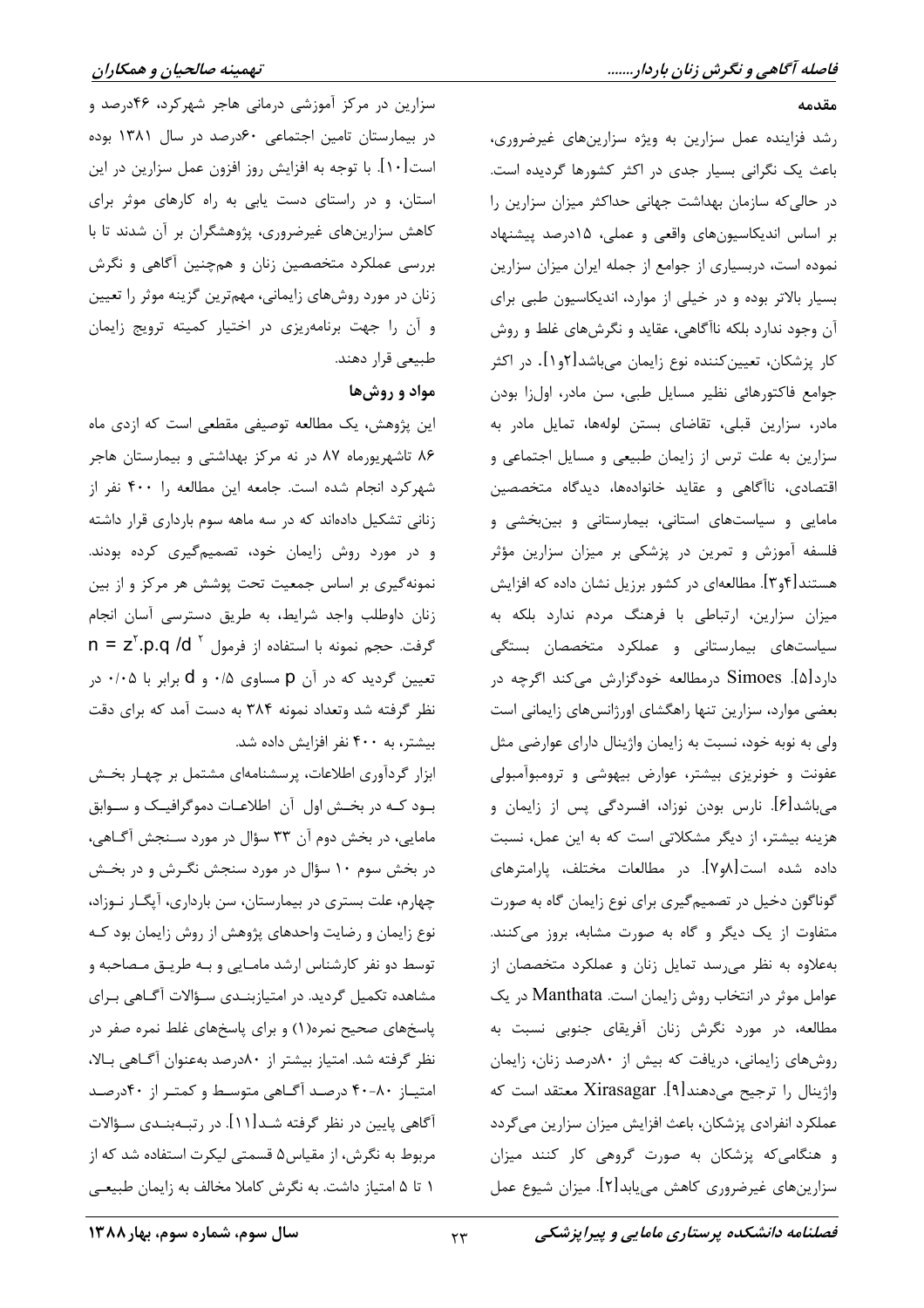#### فاصله آگاهی و نگرش زنان باردار.......

نمره ۱و به نگرش کاملا موافق نمره ۵ داده شد[۱۲]. در انتهـا، امتیازات نگرشی از ۳۰-۱۰ بهعنوان نگرش منفی و از ۵۰-۳۱ به عنوان نگرش مثبت در نظر گرفته شد. با تکمیل پرسشنامه در سه ماهه سوم بارداری شـماره تلفنـی در اختیـار نمونـههـا قرارگرفت و از آنها خواسته شد کـه در هنگـام مراجعـه بـه بیمارستان، پژوهشگران را جهت پیگیری سوالات بخش چهارم پرسشنامه مطلع نمايند. روائي پرسشنامه از طريق اعتبار محتوا انجام شد و برای حصول پایائی از آزمون مجدد استفاده گردید كه با حصول٨٩درصد، پايائي آن تائيد شد. اطلاعات به دست آمده با استفاده از نرم افزار SPSS و روش آمار توصیفی و آمار استنباطی مجذورکای و تی تست و ضریب همبستگی تجزیه و تحلیل شد و میزان p < · /۵ معنیدار در نظر گرفته شد. نتايج

در اين مطالعه با ۴۰۰ خانم باردار مصاحبه به عمل آمد. حداقل سن ١٧ و حداكثر ۴۲ سال و ميانگين سن واحدهاى پژوهش ۵/۰۶ ± ۲۶/۹۶ سال بود. ۷۸/۵ درصد زنان خانه دار بودند. ۵۶ درصد واحدهای پژوهش تحصیلات دیپلم و بالاتر از دیپلم و بقیه افراد تحصیلات کمتر از دیپلم داشتند. میانگین تعداد حاملگی ۱/۰۹ ± ۱/۸۶، حداقل تعداد حاملگی ۱ و حداكثر آن ۵ بود. ۵۴/۳ درصد واحدهای پژوهش زایمان قبلی نداشتند. زمان شروع مراقبتهای دوران بارداری در ۷۵/۵درصد زنان، در ماه دوم و سوم بارداری بود و بقیه افراد از

ماه چهارم به بعد جهت دريافت مراقبت مراجعه كرده بودند. ۰۱/۵درصد نمونهها قبل از بارداری جهت مشاوره در مورد بارداری آینده به پزشک مراجعه کرده بودند. ۵/۵۴ درصد زنان در طول بارداری و بیشتر آنها در ماه هفتم بارداری در مورد زايمان آموزش ديده بودند.

بطور کلی بررسی میزان پاسخ صحیح به سؤالات نشان داد که کمتر از ۱درصد زنان دارای آگاهی خوب، ۳۳/۸درصد دارای آگاهی متوسط و ۶۵/۵درصد دارای آگاهی ضعیف نسبت به مزایای زایمان طبیعی و معایب سزارین هستند. ۵۴/۳درصد زنان عدم وجود خطرات بیهوشی و ۵۰/۳درصد زمان بستری کوتاهتر را از مزایای زایمان طبیعی و ۵/۱۵درصد تحمل درد زایمان و ۴۶/۸درصدآسیب به مادراز جمله افتادگی رحم و مثانه را از معایب زایمان طبیعی بیان نمودند. همچنین ۶۹/۳درصد خانمها مزایای زایمان به روش سزارین را تولد نوزاد با هوش تر و ۵۸/۸درصد احتمال کمتر مرگ و میر نوزاد مے دانستند.

٨٧درصد زنان دارای نگرش مثبت به زايمان طبيعي و ١٣درصد داراي نگرش منفي بودند. در پاسخ به اين سوال كه به نظر شما کسی که قبلا سزارین شده است آیا میتواند زایمان بعدی را به طور طبیعی انجام دهد؟ ۷۴/۵درصد زنان پاسخ منفی و تنها ۲۵/۵درصد پاسخ مثبت دادند. نگرش واحدهای مورد پژوهش در جدول شماره (۱) ارائه شده است.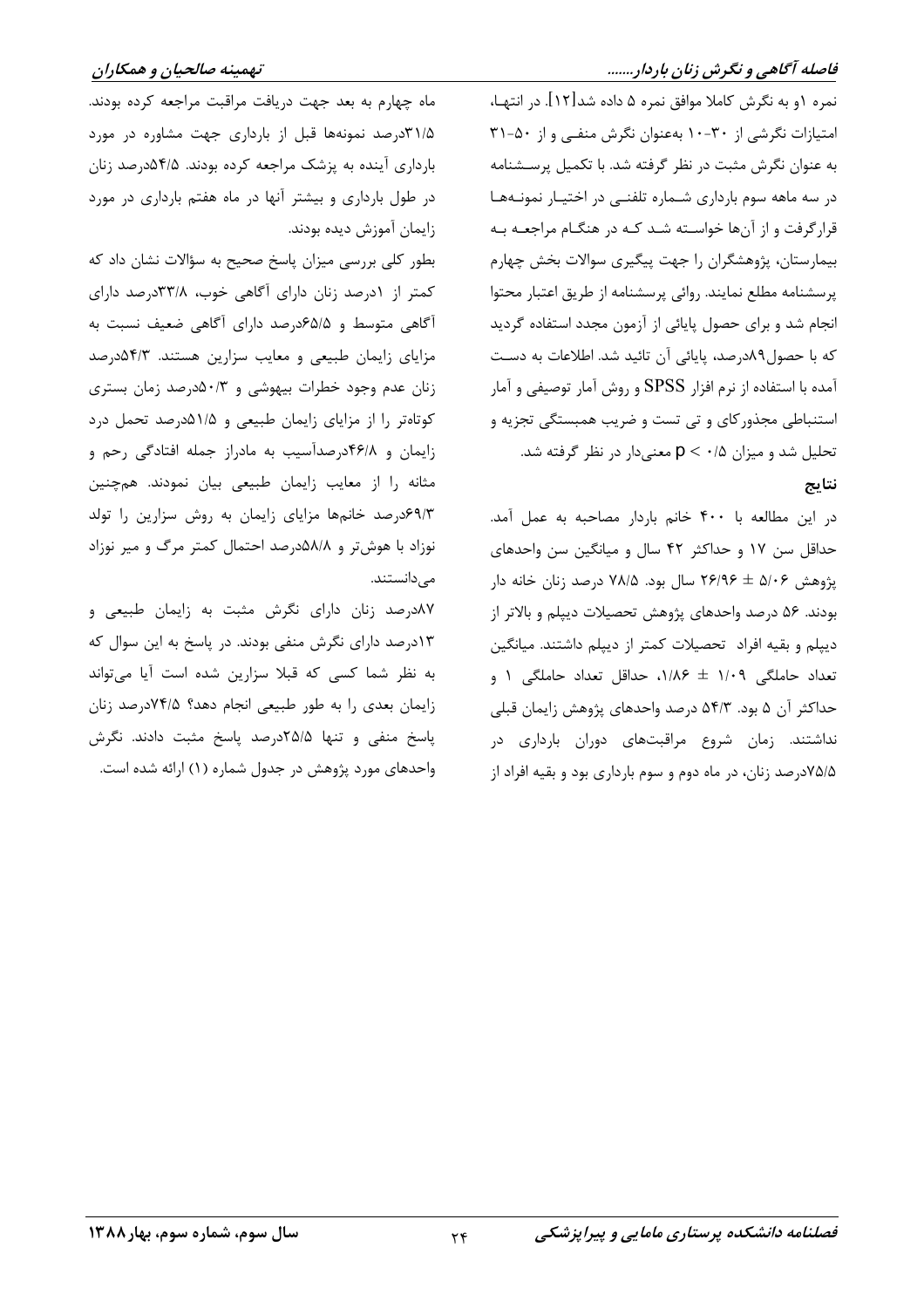| كاملا                   |               |                             |                   |                                |                |                             |                                    |                             |                               |                                                                     |
|-------------------------|---------------|-----------------------------|-------------------|--------------------------------|----------------|-----------------------------|------------------------------------|-----------------------------|-------------------------------|---------------------------------------------------------------------|
| مخالف                   |               | مخالف                       |                   | بدون نظر                       |                | موافق                       |                                    | كاملا موافق                 |                               | سوالات نگرش                                                         |
| درصد                    | تعداد         | در صد                       | تعداد             | در صد                          | تعداد          | در صد                       | تعداد                              | در صد                       | تعداد                         |                                                                     |
| ٢                       | λ             | $\mathbf{Y} \cdot / \Delta$ | $\lambda\Upsilon$ | $\Upsilon \Upsilon / \Upsilon$ | ۱۳۹            | $\Upsilon V/\Lambda$        | $\binom{1}{1}$                     | ١۵                          | $\zeta$                       | ۱- مرگ و میر مادر در زایمان<br>طبیعی کمتر از سزارین است             |
| $\mathbf{Y}/\mathbf{F}$ | ١.            | $\Upsilon$ 9/ $\Upsilon$    | ۱۱۷               | $\Upsilon V/\Delta$            | $\mathcal{N}$  | $\Upsilon\Upsilon/\Lambda$  | ۹۱                                 | λ                           | $\tau\tau$                    | ۲- مرگ و میر نوزاد در زایمان<br>طبیعی کمتر از سزارین است            |
| $\Upsilon/\Upsilon$     | $\mathcal{L}$ | ١٨                          | ٧٢                | $1\Delta/\Delta$               | ۶۲             | $T\Delta/T$                 | ۱۴۱                                | $\Upsilon \Lambda/\Lambda$  | 110                           | ٣-عفونت پس از زايمان طبيعي<br>كمتر از سزارين است .                  |
| $f/\Delta$              | ١٨            | $Y$ $/\Lambda$              | ٨Y                | $\lambda/\tau$                 | $Y\tau$        | $T1/\Delta$                 | 159                                | $\mathbf{r}$                | ۹۶                            | ۴-خونریزی پس از زایمان طبیعی<br>كمتر از سزارين است.                 |
| $\cdot/\Delta$          | ٢             | $\mathbf{\breve{r}}$        | $\mathcal{N}$     | $f/\lambda$                    | ١٩             | $f \cdot / \tau$            | ۱۶۱                                | $\Delta$ \/ $\Delta$        | $\mathbf{y} \cdot \mathbf{y}$ | ۵-درد پس از زایمان طبیعی کمتر<br>از سزارين است .                    |
| $\bullet$               | $\bullet$     | 1/5                         | ۵                 | $\Upsilon/\Upsilon$            | ٩              | $YY/\lambda$                | $\mathsf{I} \mathsf{V} \mathsf{I}$ | $\Delta \Upsilon / \Lambda$ | ۲۱۵                           | ۶-زمان بستری پس از زایمان<br>طبیعی کمتر از سزارین است.              |
| $\bullet$               | $\bullet$     | $1/\Delta$                  | ۶                 | ۴                              | ۱۶             | ٣٨                          | ۱۵۲                                | $\Delta$ ۶/۵                | ٢٢۶                           | ۷-برگشت به فعالیت عادی پس از<br>زايمان طبيعي زودتر امكان پذيراست.   |
|                         | $\bullet$     | $\cdot/\lambda$             | ٣                 | $V/\Delta$                     | $\mathbf{r}$ . | $\Upsilon \Lambda/\Upsilon$ | ۱۵۳                                | $\Delta \Upsilon/\Delta$    | 719                           | ٨- پس از زايمان طبيعي شيردهي<br>توسط مادر زودتر انجام می شود.       |
| $\bullet$               | $\bullet$     | $\cdot/\Delta$              | ٢                 | $17/\lambda$                   | ۵۱             | $\mathbf{Y}$                | 154                                | $\Delta$ .                  | $\mathbf{r} \cdot \cdot$      | ۹- هزينه زايمان طبيعي كمتر از<br>سزارين است.                        |
| $\lambda/\lambda$       | ٣۵            | $1 V/\Delta$                | $\mathsf{v}\cdot$ | FF/7                           | <b>IVY</b>     | 177                         | ۵٣                                 | 19/7                        | $\mathcal{S}\Delta$           | ۱۰-نوزادان متولد به روش طبیعی،<br>باهوشتر از نوزادان سزاريني هستند. |

جدول شماره (۱) نگرش واحدهای مورد پژوهش در مورد مزایا و معایب زایمان طبیعی و سزارین

در پایان، ۶۳درصد زایمانها به روش سزارین و۳۷درصد به روش واژینال انجام شد. علت سزارین در ۷۴درصد موارد تشخیص پزشک و ۲۶درصد تمایل خود فرد به سزارین بود. ۶۴درصد افراد به دستور پزشک قبل از شروع دردهای زایمانی جهت ختم بارداری بستری شدند که ۲۶درصد اندیکاسیون بستری(سزارین قبلی، کاهش حرکات جنین، بارداری دیررس، فشارخون بالا در مادر، جفت سرراهی، جدا شدن زودرس جفت و كاهش حجم مايع آمنيوتيك) داشتند. بلافاصله القاء زایمان با اکسی توسین برای ۷۹درصد این افراد شروع شده بود. ارتباط معنیداری بین آپگار نوزاد و نوع زایمان وجود نداشت ۲۴درصد افراد ترجیح میدادند که در پایان حاملگی، به روش سزارین زایمان نمایند و علت انتخاب این روش، در ۴۷/۳درصد ترس از زایمان، ۳۶/۲درصد نگرانی از سلامتی نوزاد و ۱۶/۵درصد توصيه اطرافيان بود.

در بخش چهارم که در هنگام بستری در بیمارستان تکمیل گردید سن بارداری، زمان بستری، روش زایمان، آپگار نوزاد و رضایت از زایمان مورد بررسی قرار گرفت. میانگین سن حاملگی واحدهای پژوهش بر اساس اولین روز آخرین قاعدگی یا سونوگرافی ۳۹/۳۰±۰/۹۵ هفته بود.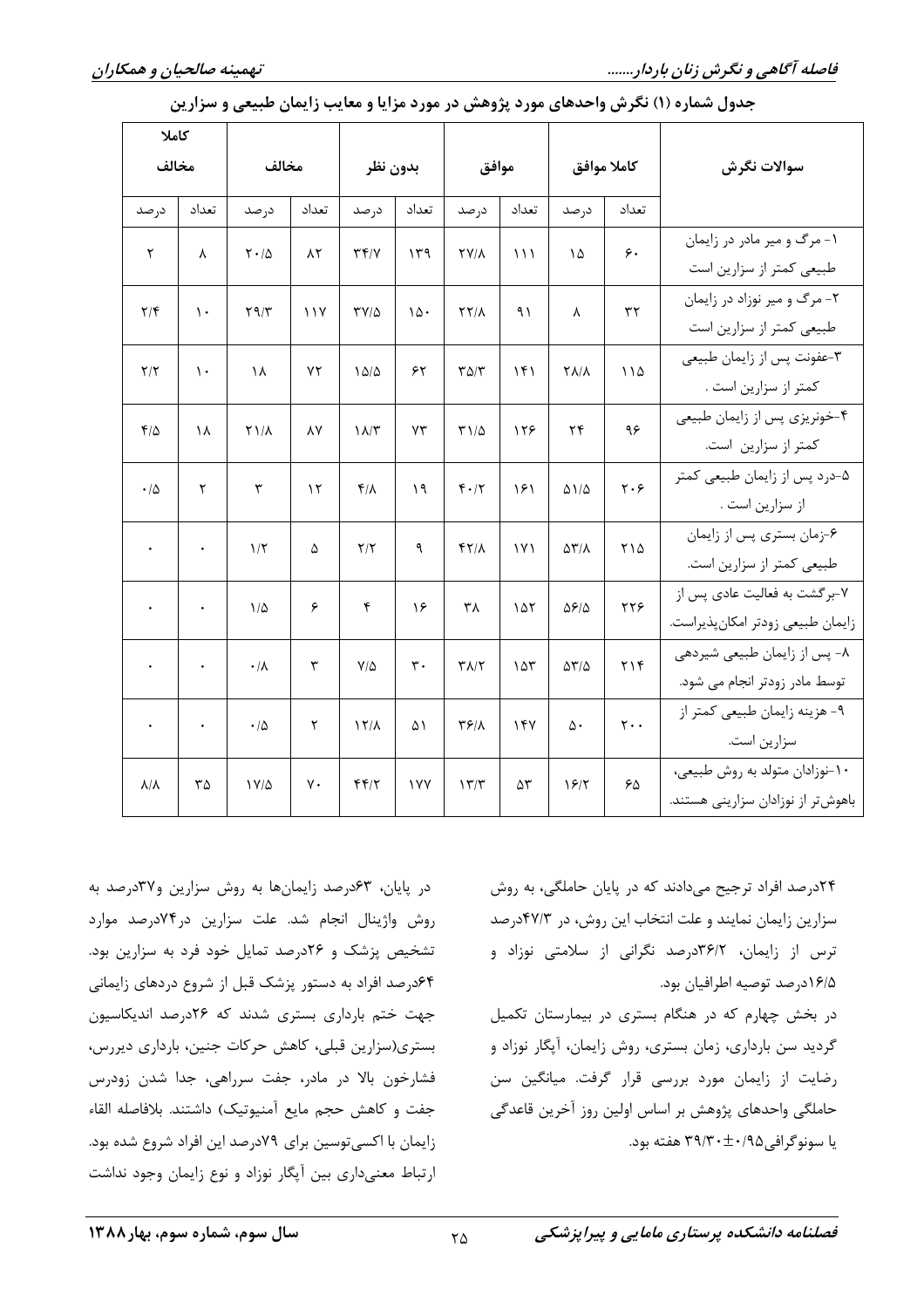#### فاصله آگاهی و نگرش زنان باردار.......

ولی بین القاء زایمان وختم بارداری به روش سزارین، ارتباط معنیداری وجود داشت و میزان سزارین در این گروه بیشتر بود(۰/۰۰۱ -p). ۳۳/۷درصد زنان از زایمان خود ناراضی و ۶۶/۳درصد رضایت داشتند که افراد با زایمان طبیعی، به طرز معنیداری، از رضایت بیشتری برخوردار بودند(۰/۰۰۱). بين نگرش واحدهاى پژوهش با سن، شغل، ميزان تحصيلات، تعداد زایمان و نوع زایمان ارتباط معنیداری آماری وجود نداشت.

#### بحث

این پژوهش نشان داد که کمتر از یک درصد زنان باردار شهر شهرکرد، دارای آگاهی کافی نسبت به مزایای زایمان طبیعی و معايب سزارين بوده و اكثرا(۶۵/۵م، صد) آگاهي ضعيف داشتند. در مطالعه مشابه در شهر تهران درصدهای آگاهی خوب، متوسط و پائین به ترتیب ۲/۲درصد ، ۶۷/۳درصد و ۰/۵/ ۳۰درصد بود که اکثر دارای آگاهی متوسط بودند[۱۱].

در این پژوهش بیشترین میزان آگاهی(۷۵درصد)، در زمینه معایب سزارین در مورد خطرات بیهوشی بوده است. در مطالعه

Chong حدود ۸۲درصد نمونهها از درد برش سزارین و ٧۴درصد از احتمال عفونت محل سزارين بهعنوان معايب آن نام برده بودند [١٣].

در مطالعه حاضر اکثر افراد، درد زایمان را به عنوان بزرگترین عیب زایمان طبیعی میدانستند در حالی که در مطالعه Manthata اکثرواحدهای پژوهش معتقد بودند درد زایمان به عنوان یک پروسه طبیعی است که مادر باید پشت سر بگذارد و اپیزیاتومی را از معایب زایمان ذکر کردند[۹]. علت این تفاوت، احتمالا آموزش ناکافی ارائه شده در مورد کنترل درد زایمان و روشهای کاهش آن در مراکز درمانی شهرکرد میباشد. در بررسیChong حدود ۳۳درصد، احتمال آسیب به اسفنگتر و بی اختیاری ادرار و مدفوع و اختلال عملکرد جنسی را از مهمترین معایب زایمان طبیعی گزارش کردند[۱۳].

در این مطالعه، ۸۷درصد زنان باردار شهرکرد دارای نگرش مثبت نسبت به زایمان طبیعی بودند. در مطالعه Abitbol و همکاران ۶۰درصد زنان که قبلا سزارین شده بودند در حاملگی بعدی تمایل به انجام زایمان واژینال داشتند و دلایل

امتناع ۴۰درصد باقی مانده، آسایش و راحتی یک سزارین انتخابی و ترس از درد زیاد و طولانی بوده است[۱۴]. در مطالعه ما افرادي كه زايمان واژينال را انتخاب كرده بودند، علل انتخاب خود را ترس از جراحی و نگرانی از خطرناک بودن سزارین برای خود یا فرزندشان ذکر کردند. در این بررسی ارتباط معنیداری بین أگاهی زنان باردار با نگرش آنان و نوع زایمان وجود نداشت در حالی که در مطالعه Chou در تایوان میزان سزارین در زنانی که به اطلاعات پزشکی دسترسی داشته و از آگاهی خوبی برخوردار بودند، پایینتر بود[۱۵]. در مطالعه ما، هيچ كدام از مشخصات دموگرافيک با نگرش افراد اختلاف معنى دارى نداشت كه مشابه مطالعه Chong بود[۱۳].

در این مطالعه تنها ۲۴درصد افراد تمایل به سزارین داشتند اما در پایان ۶۳درصد زایمانها به روش سزارین انجام شد که علت سزارین در ۷۴درصد موارد تشخیص پزشک بود. این يافتهها مشابه پژوهشPotter بوده وبيانگر اين واقعيت است كه مادران باردار از نظر تعيين نوع زايمان، تابع تصميمات متخصصان زنان میباشند[۱۶]. مطالعهای در تایوان نشان داد که روش کار پزشکان، عامل تعیینکننده مهمی در شیوع سزارین است[۲]. در پژوهش ما، ارتباط معنیداری بین بستری قبل از شروع دردهای زایمانی و القاء زایمان با میزان سزارین وجود داشت و میزان سزارین در این گروه بیشتر بود. در مطالعه دل آرام که در سال ۸۳ در این استان انجام شد نیز ارتباط معنىدارى بين القاء زايمان و ميزان سزارين مشاهده گردید[۱۷]. Callum در مطالعه خود دریافت که علت افزایش سزارین در بیمارستانهای برزیل، ربطی به فرهنگ مردم نداشته بلکه بیشتر به سیاستهای بیمارستانی و عملکرد متخصصان، مربوط می باشد[۵]. همچنین Reime و همکاران نیز در پایان پژوهش خود نتیجهگیری کردند که پزشکان تمایل زیادی به بستری کردن زود هنگام مادران جهت ختم بارداری و مداخلاتی مانند القاء زایمان و به تبع آن سزارین دارند[۱۸]. Hopkins معتقد است که پزشکان در متقاعد کردن بیماران به انتخاب سزارین، نقش دارند و خود به صورت غيرمستقيم باعث افزايش ميزان سزارين مي شوند[١٩]. خاني در مطالعه خود، دریافت که میزان سزارین با ایام هفته( تعطیل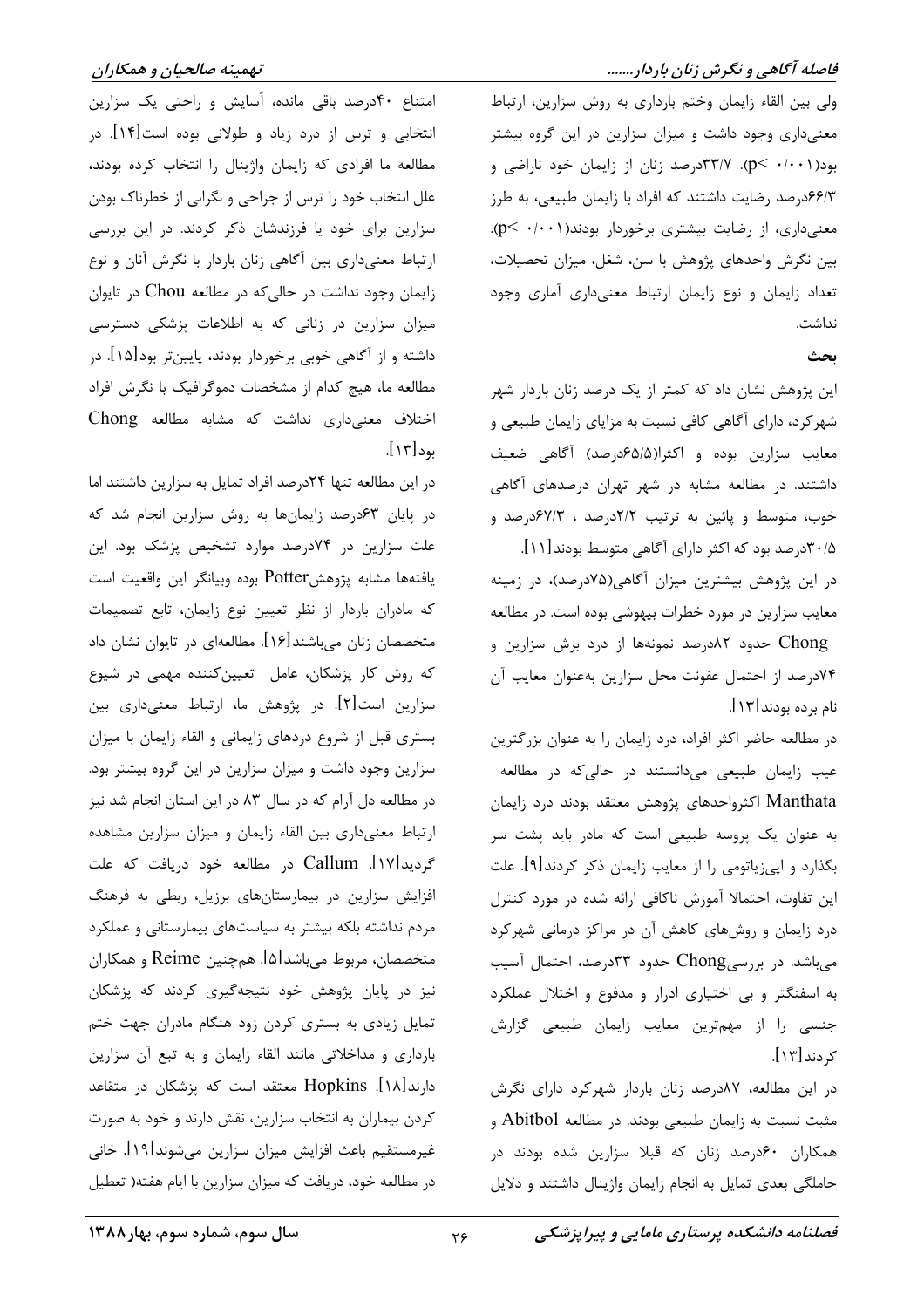#### فاصله آگاهی و نگرش زنان باردار.......

یا غیر تعطیل ) ارتباط معنیداری دارد و به نظر ایشان، این یافته خود میتواند تاییدی بر بدون اندیکاسیون بودن اکثر سزارینها باشد [۴]. Chou مینویسد در صورتی که پزشکان اطلاعات لازم را در اختیار بیماران قرار دهند، نقش مهمی در انتخاب زایمان طبیعی خواهند داشت[۱۵]. Lawrie در مطالعه خود دریافت که با دادن اطلاعات کافی در مورد عوارض سزارین به مادران، میتوان به آنها کمک کرد که بتوانند بر ترس ناشی از زایمان طبیعی، غلبه کنند و زایمان طبیعی را بر سزارین ترجیح دهند[۲۰]. بررسی سن حاملگی بر اساس اولین روز آخرین قاعدگی بیمار یا سونوگرافی نشان داد که میانگین سن حاملگی ۳۹ هفته میباشد. به نظر می رسد که در صورتی که اندیکاسیون واقعی جهت ختم حاملگی وجود نداشته باشد، هیچ ضرورتی ندارد که حاملگی در هفته ۳۹ بارداری خاتمه یابد و میتوان تا شروع خود به خود زایمان، صبر کرد چرا که با این کار، حداقل میتوان شیوع عمل سزارین را که عوارض زیادی هم در بر دارد به میزان قابل ملاحظهای کاهش داد. در مطالعه Jahnson و همکاران آمده است كه القاء انتخابي زايمان، زماني انديكاسيون پيدا ميكند که حاملگی به صورت دیررس در آمده و احتمال بروز عوارضی مثل دفع مکونیوم و آسفکسی برای جنین وجود داشته باشد[۲۱].

یکی از یافتههای معنیدار این مطالعه، ارتباط مثبت بین رضایت از زایمان و نوع زایمان بود به طوری که افراد با زایمان طبیعی، نسبت به افراد سزارین رضایت بیشتری داشتند که مشابه مطالعه Manthata است[۹].

منبع کسب اطلاعات واحدهای مورد پذیرش در زمینه زایمان طبیعی و سزارین در بیشتر موارد خانواده و فامیل بوده و کارکنان بهداشتی درمانی در این مورد، سهم اندکی داشتهاند که مشابه بررسی Manthat است[۹]. این یافته در پژوهش حاضر مىتواند نشاندهنده ضعف نظام بهداشتى اطلاع رسانى به زنان باردار باشد که بهتر است در این زمینه، بیشتر کار شود.

**نتیجه گیری:**بین نگرش زنان باردار با عملکرد متخصصان، فاصله زیادی دیده شد و نوع زایمان بیشتر باعملکرد متخصصان همبستگی دارد. القاء زایمان میتواند فشار

#### تهمينه صالحيان و همكاران

انقباضات رحمي را بيشتر كرده و منجر به زجر جنين و نهايتاً عمل سزارین گردد. بنابراین راه حل موثر در جهت کاهش سزارین، کاهش القاء زایمان و بستری زود هنگام بدون اندیکاسیون طبی، تشویق متخصصین زنان به انجام زایمان طبيعي، افزايش حقالزحمه زايمان طبيعي، تجهيز بیمارستانها به امکانات استفاده از روشهای کاهش درد زایمان میباشد. میزان آگاهی اکثر افراد پایین بوده که اطلاع رسانی از طریق صدا و سیما وتشکیل جلسات آموزشی درزمینه عوارض زایمان سزارین پیشنهاد میگردد.

تشکر و قدردانی

از معاونت محترم پژوهشی دانشگاه علوم پزشکی شهر کرد که بودجه این تحقیق را فراهم کردند و نیز از معاونت محترم بهداشتی و پرسنل محترم مراکز بهداشتی درمانی و بیمارستان هاجر شهر کرد تشکر و قدردانی می شود.

منابع

١- علي محمديان م، شريعت م، محمـودي م، رمـضان;اده ف. بررسی تاثیر درخواست زنان باردار بر میزان سـزارین انتخـابی. پایش، فصلنامه پژوهشکده علـوم بهداشـت جهـاد دانـشگاهی، دوره ٢، شماره ٢، ١٣٨٢، ص١٣٩-١٣٣.

2- Xirasagar S, Herng-Ching L, Tsai-Ching L. Do group practices have lower caesarean rates than solo practice obstetric clinics? Evidence from Taiwan. Health Policy and Planning, 2006; 21(4):319-325.

3- Moreno MJ, Bartual E, Carmona M. Changes in the rate of tubal Ligation done after cesarean section. Eur J Obstet Gynecol Reprod Biol, 2001;97:147-151.

۴- خانی ص، شعبانخانی ب. آیا میتوان میزان سـزارین را در استان مازندران كـاهش داد؟ مجلـه علمـي پژوهـشي دانـشگاه علوم پزشکی مازندران، دوره ۱۴، شـماره ۲۵، ۱۳۸۳، ص ۵۰- $\mathbf{r}$ 

5- Callume Mc. Explaining caesarean section in Salvador da Bahia, Brazil. Sociol Health Illn,  $2005$ ;  $27$  (2):  $215-42$ .

6- Simoes E, Kunz S, Bosing-Schwenkglenks M. Association between method of delivery and puerperal infectious complications in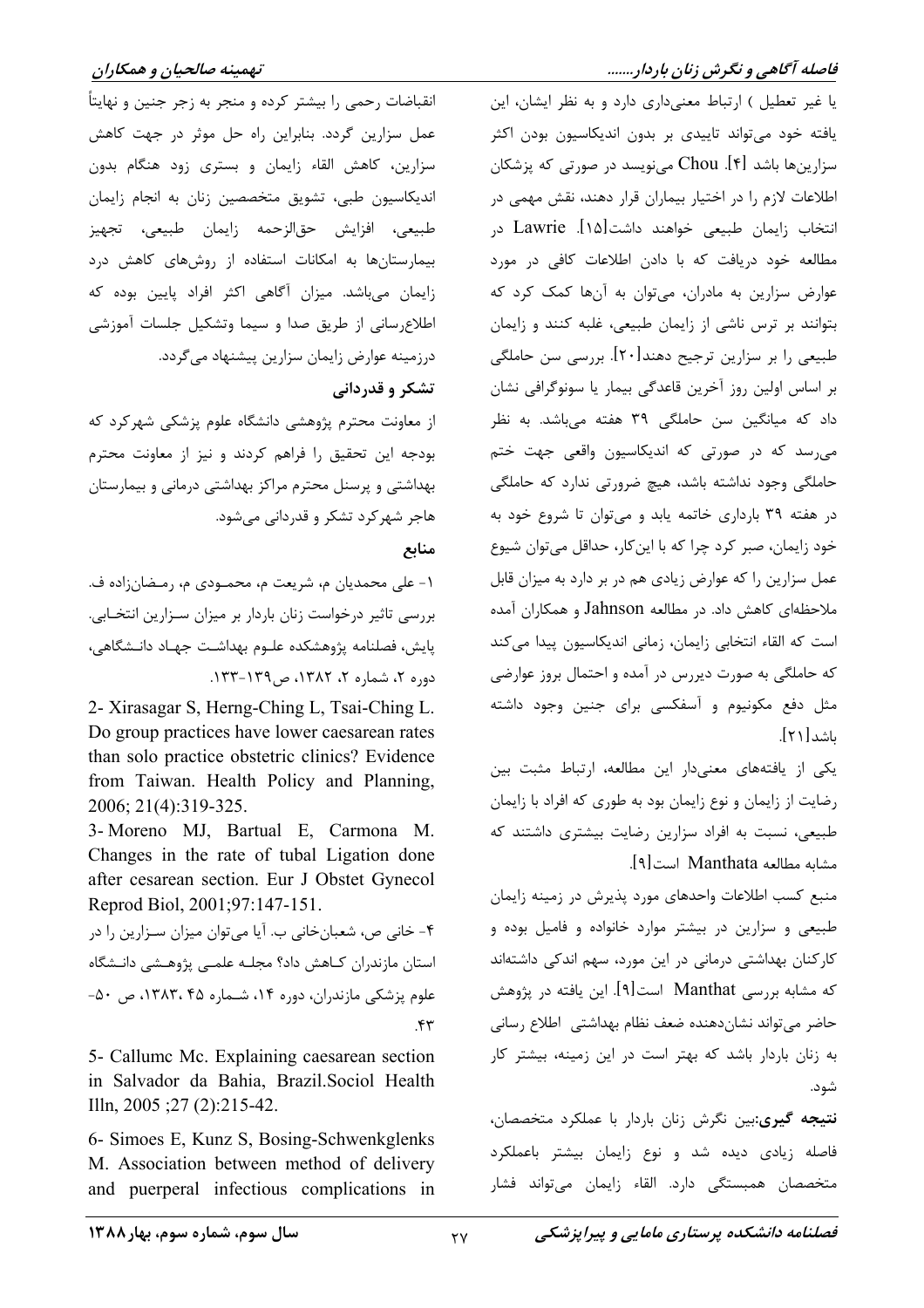#### تهمينه صالحيان و همكاران

14- Abitbol MM, Castillo I, Layor UB. Vaginal birth after cesarean section: The patient's point of view. Am J Om Physicion,  $1998; 471(1): 129-34.$ 

15- Chou Y, Huang N, Lin I. Do Physicians and Their Relatives Have a Decreased Rate of Cesarean Section? A 4-Year Population-Based Study in Taiwan. September 2006; 33(3): 195-202.

16- Potter JE, Berquó E, Perpétuo IHO. Unwanted caesarean sections among public and private patients in Brazil: prospective study. BMJ, 2001; 323:1155-8.

١٧- دل آرام م، صـفدري ف، فروزنـده ن، كاظميـان ا. مقايـسه القاء انتخابی و شروع خودبخـود زایمـان در زنـان نخـست زای بستری شـده در بخـش لیبـر مرکـز آموزشـی-درمـانی هـاجر شهر کرد. مجله دانشگاه علوم پزشکی شهر کرد، دوره ۷، شماره 

18- Reime B, Klein MC, Kelly A, Duxbury N. Do maternity care provider groups have different attitudes towards birth? BJOG, 2004; 111(12): 1388-93.

19- Hopkins K. Are Brazillian women really choosing to delivery by Cesarean? Soc Sci Med, 2000; 51 (5): 725 -40.

20- Lawrie TA, de Jager M, Hofmeyr GJ. High cesarean section rates for pregnant medical practitioners in South Africa. Int J Gynaecol Obstet, Jan 2001;72(1):71-3.

21- Johnson DP, Davis NR, Brown AJ, Risk of cesarean delivery after induction at term in nulliparous women with an unfavorable cervix. Am J Obstet Gynecol, Jun 2003;  $188(6)$ : 1565-9.

theperinatal database of Baden-Wurttemberg Gynecol 1998-2001, Obstet Invest,  $2005:60(4):213-7.$ 

7- Cunningham FG. Prenatal Care in Cunningham FG, Leveno KJ, Bloom SL, Hanth JC, Gilstrop LC, Wenstrom KD, et al. William obstetrics. NewYork: Lippincott Williams & Wilkins Company, 2005; pp: 587-607.

٨ - هادي زاده ف، بحـري ن، تـوكلي زاده ج. مقايـسه ميـزان افسردگی پس از زایمان طبیعی و سزارین اورژانسبی در خـانم های نخست باردار، بهبود، دوره۸، شـماره ۲۳، ۱۳۸۳، ص-۳۰- $\mathcal{N}$ 

9- Manthata AL, Hall DR, Stevn PS. The attitudes of two groups of South African women towards mode of delivery. Int J Gynaecol Obstet, 2006; 92(1):87-91.

۱۰- شاکریان ب. بررسی فراوانی نسبی سزارین و علـل انجـام آن در اسـتان چهارمحـال و بختيـاري. مجلــه دانــشگاه علــوم شهرکرد، دوره ۶، شماره ۱، ۱۳۸۳، ص ۶۹-۶۳. 11- پارنېدي ف، رضـايي ز، افتخـار ز، سـعادت ح، انـصاري م. بررسی آگاهی و نگرش خانم های باردار نـسبت بـه روشهـای زایمانی در مراجعین به مراکز بهداشتی درمـانی شـهر تهـران. مجله دانشکده پزشکی دانـشگاه علـوم پزشـکی گـیلان، سـال يازدهم، شماره۴۲ ،۱۳۸۱، ص ۲۱-۱۵. ۱۲-يو<sub>ر</sub>حيـد<sub>د</sub>ي م، سـوزني |آ، كـساييان م. بررسـي آگـاهي و نگرش زنان باردار مراجعه کننده بـه مراکـز بهداشـتی درمـانی شهر قم نسبت به روش هـای خـتم بـارداری. مجلـه دانـش و تندرستی، دوره ۲، شماره ۲، ۱۳۸۶، ص ۳۴-۲۸.

13- Chong E.S. Mongelli M. Attitudes of Singapur women towards cesarean and vaginal deliveries. International Journal of Gynecology and Obstetrics, 2003; 80(2): 189-194.